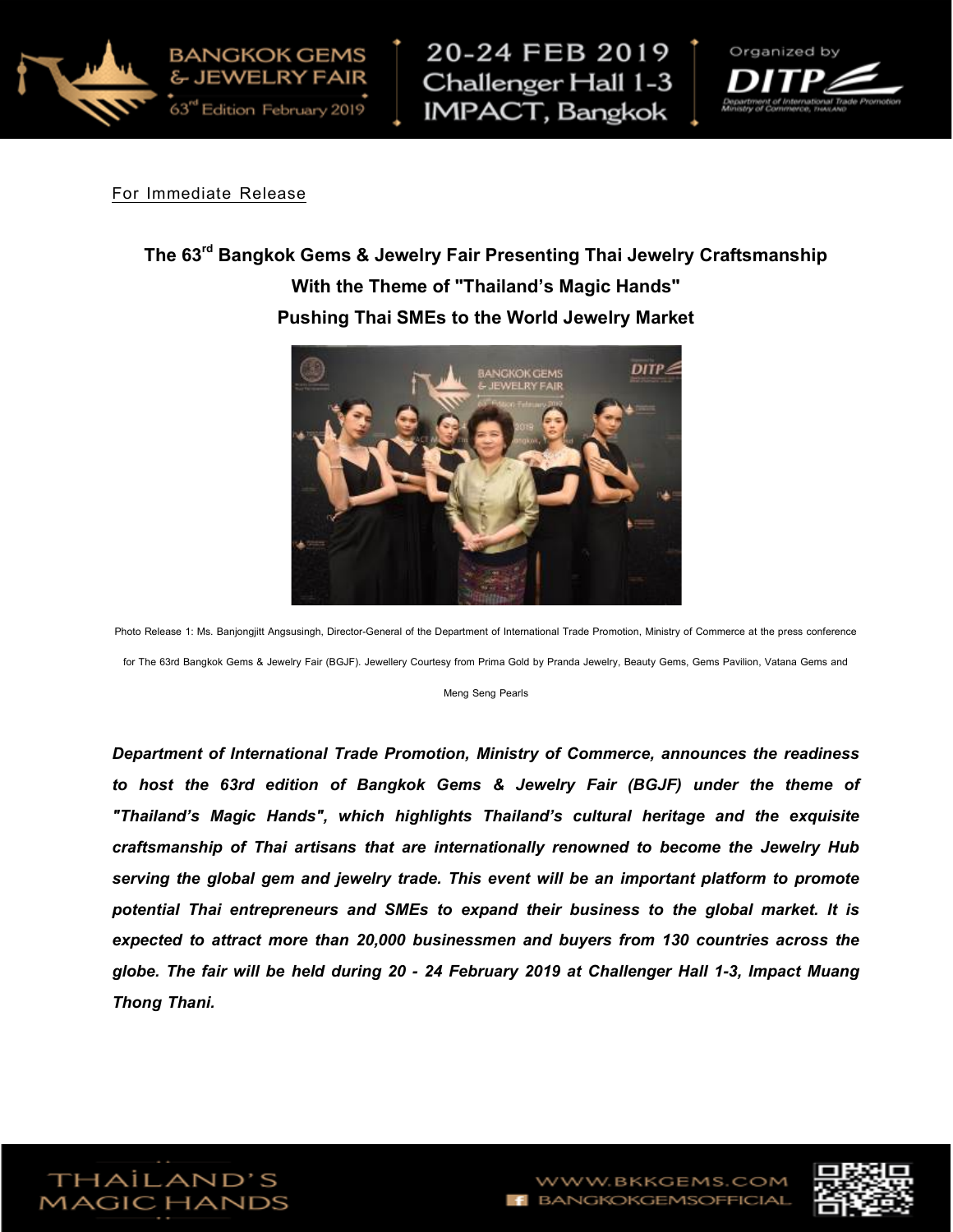

20-24 FEB 2019 Challenger Hall 1-3 **IMPACT, Bangkok** 





63" Edition February 2019

Ms. Banjongjitt Angsusingh, Director-General of the Department of International Trade Promotion, Ministry of Commerce, reveals that "Last year, Thai gems and jewelry industry was one of the most important sectors of the country's economy. It helped create jobs for the industrial workforce and generate income to the craftsmen up to 1.2 million people. In 2018, the exports of gems and jewelry products,

including gold, valued up to 383,713 million baht, or accounted for 4.74% of all exports of the country."

The 63<sup>rd</sup> Bangkok Gems and Jewelry Fair is held under the theme of 'Thailand's Magic Hands', which honors Thai craftsmanship in creating the exquisite work pieces to meet the needs of international consumers. DITP is determined to promote the exceptional craftsmanship to be led to the global gems and jewelry trade or Jewelry Hub that builds from skillful craftsmanship to global design, innovation and international trade excellence.

At the 63rd Bangkok Gems and Jewelry Fair, there will be over 800 leading Thai and international manufacturers, exhibitors and exporters to display over 1,800 booths covering all types of products. This event is expected have approximate 20,000 businessmen and foreign buyers attending the event, with approximate on-event orders valued 2,400 million baht.

At the fair, buyers and visitors will experience inspirational activities and exhibitions as well as new trading opportunities, from The New Faces that highlights Thai SMEs from all regions, The Niche Showcase that exhibits niche jewelry trends, The Jewelers that presents a group of designers who focus on creative jewelry-making, and **Innovation and Design Zone** offering products with innovation and special materials. There will also be other interesting activities such as knowledge sharing seminars, business consultancy, including gem and jewelry making demonstration as well as quality check services, etc.





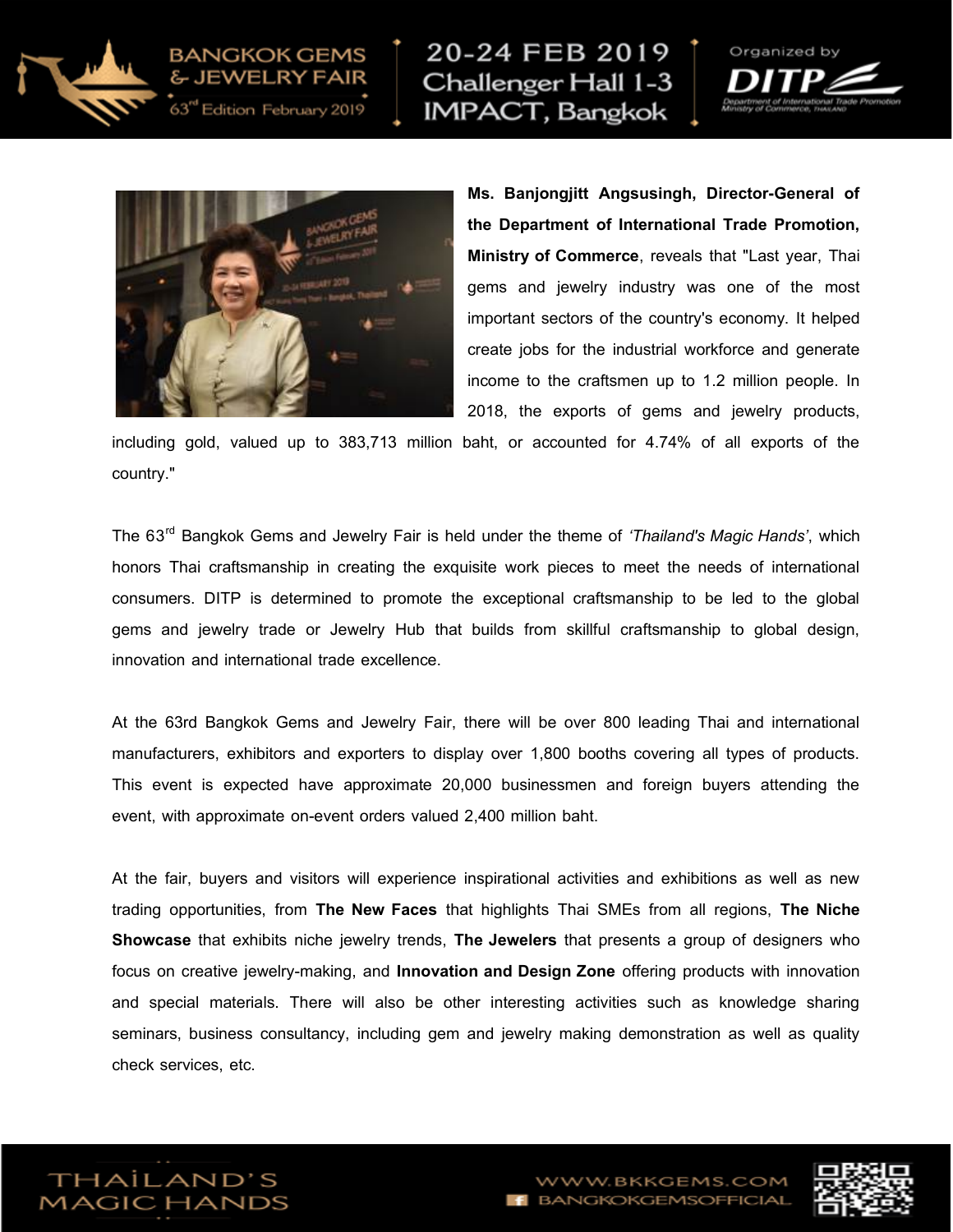

## **BANGKOK GEMS** & JEWELRY FAIR

63rd Edition February 2019

20-24 FEB 2019  $\uparrow$ Challenger Hall 1-3 IMPACT, Bangkok





Photo Release 3: Spring Blossom USD 1.4M (3,797 diamonds, 342 precious stones) by Beauty Gems from The Niche Showcase Zone



Photo Release 4: Crowning Vector Headband, Ring, Bracelet in Gold Plated Sterling Silver inspired from royal design of Cesar Augustus of the Roman Empire, by

Karen Silver Design from Silver Jewelry Zone



Photo Release 5: Defective pieces from Thai Chicken Seal Bowl is used to apply in jewelry pieces with inspiration from the wonderful ceramic decoration at the

pagoda from Arun temple, the most famous temple in Bangkok by P9Bangkok from Innovation & Design Zone



WWW.BKKGEMS.COM **F** BANGKOKGEMSOFFICIAL